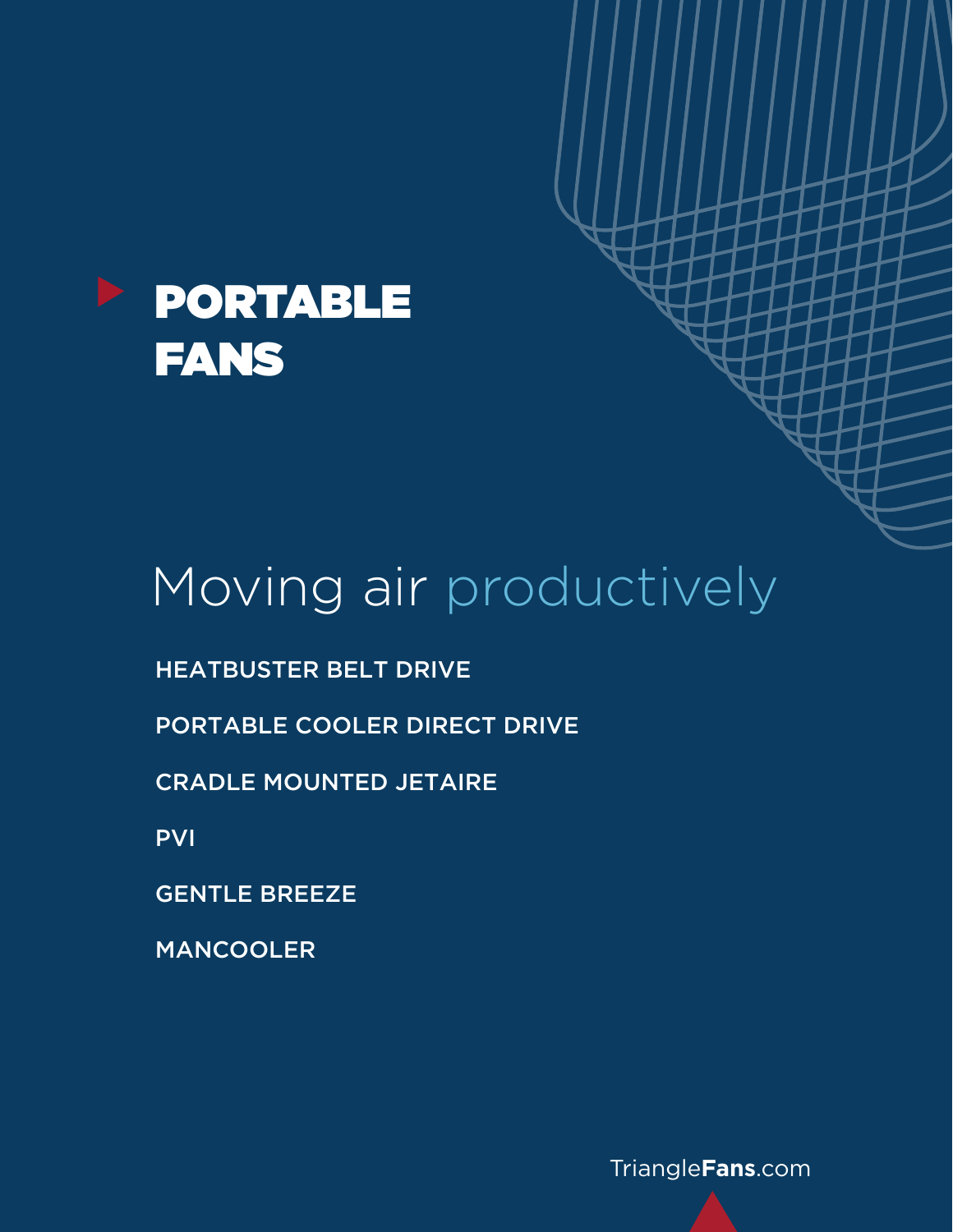

# THE HEATBUSTER™

The highest quality, most complete line of heavy duty fans available, HeatBuster fans are belt driven, rugged, low-cost air movers. They are used to spot cool assembly lines, machine shops, bakeries, loading docks, laundries, gymnasiums, auto repair facilities, warehouse, or anywhere a high volume of air movement is required.

#### **Features**

- **Belt drive**
- Heavy gauge steel barrels
- Deep pitched blades for maximum air flow
- OSHA approved spiral wound guards
- 115 volt, 60 hertz, single phase, one- or two-speed motors
- 115V power cord with molded plug





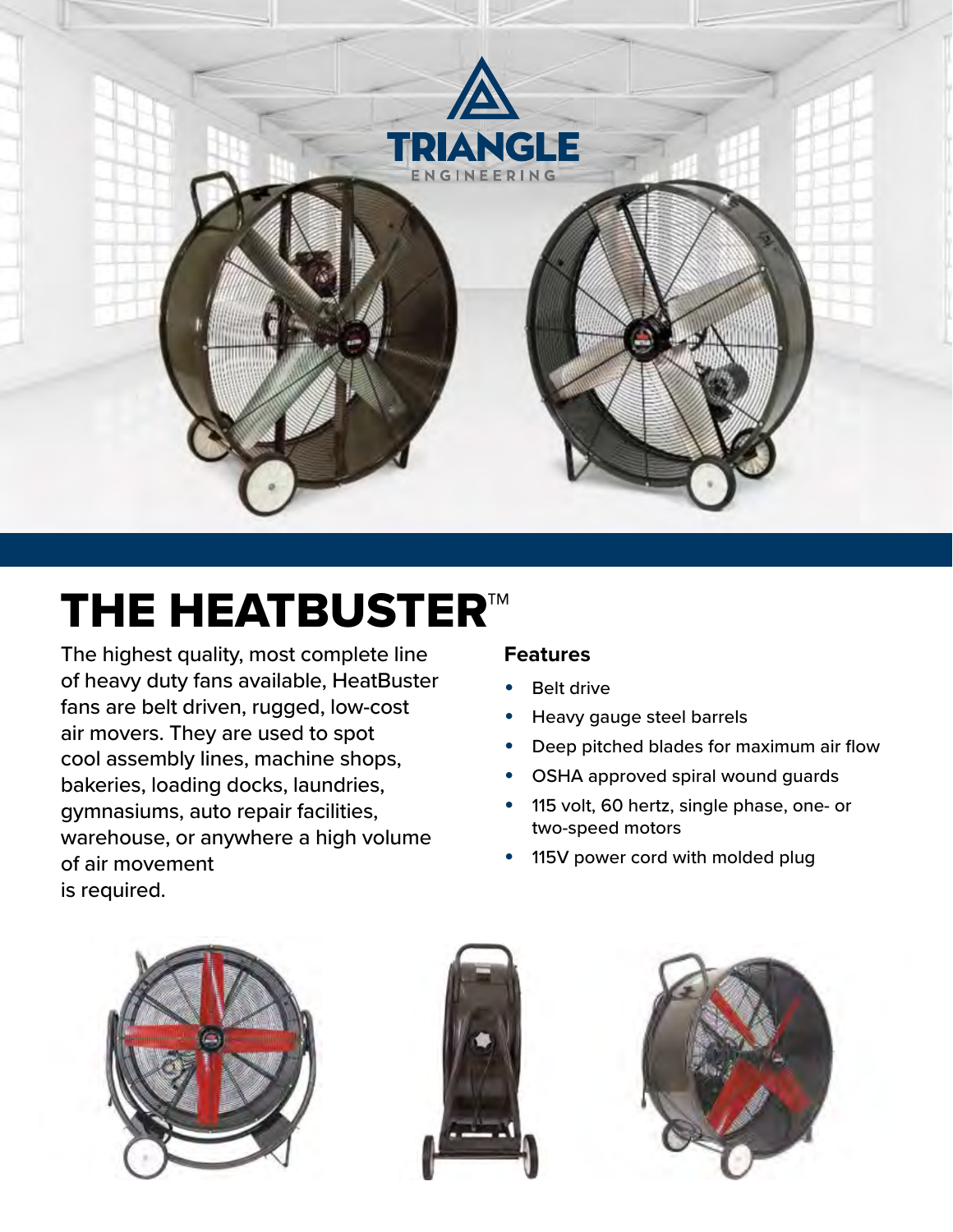

## **HEATBUSTER**

- Top of the line HeatBuster
- Wide body barrel
- Full width easy grip handle

The HeatBuster is one of the most rugged and dependably built, full service belt drive fans on the market and is engineered to provide long lasting spot cooling.

| <b>Model</b>   | <b>Blade</b><br><b>Diameter</b> | <b>CFM</b> | <b>RPM</b> | <b>HP</b> | <b>Amps</b> | <b>Width</b> | <b>Depth</b> | <b>Height</b> | <b>Approximate</b><br><b>Weight (lbs)</b> |
|----------------|---------------------------------|------------|------------|-----------|-------------|--------------|--------------|---------------|-------------------------------------------|
| TPC3613-T*     | 36"                             | 12,100     | 500        | 1/2       | 7.6         | 40"          | 21"          | 42"           | 143                                       |
| TPC4213-T*     | 42"                             | 14,445     | 500        | 1/2       | 7.6         | 45"          | 21"          | 47"           | 153                                       |
| <b>TPC4214</b> | 42"                             | 15,850     | 505        | 3/4       | 13.0        | 45"          | 25"          | 47"           | 155                                       |
| <b>TPC4215</b> | 42"                             | 16,990     | 475        |           | 11.0        | 45"          | 25"          | 47"           | 193                                       |
| <b>TPC4815</b> | 48"                             | 19,460     | 475        |           | 11.0        | 50"          | 25"          | 52"           | 215                                       |
| <b>TPC6016</b> | 60"                             | 30,100     | 370        | 11/2      | 14.0        | 63"          | 25"          | 68"           | 242                                       |

\*Totally enclosed motor and garage style handle

## HAZARDOUS LOCATION MODELS\*

**Hazardous location models are made to order and are non returnable. They come equiped with:**

- Motor: Single Speed, Div. 1, Class 1, Group D & Class II, Groups F & G
- Aluminum Blade
- No wiring or switch

• Stationary Motor Mount

| <b>Model</b>       | <b>Blade</b><br><b>Diameter</b> | <b>Phase</b> | HP       | <b>Width</b> | <b>Depth</b> | <b>Height</b> | <b>Approximate</b><br>Weight |
|--------------------|---------------------------------|--------------|----------|--------------|--------------|---------------|------------------------------|
| <b>TPC3613HL-U</b> | 36"                             | 1-Phase      | $1/2$ HP | 40"          | 25"          | 42"           | 162                          |
| TPC3613HL-X        | 36"                             | 3-Phase      | $1/2$ HP | 40"          | 25"          | 42"           | 152                          |
| TPC4213HL-U        | 42"                             | 1-Phase      | $1/2$ HP | 45"          | 25"          | 47"           | 168                          |
| TPC4213HL-X        | 42"                             | 3-Phase      | $1/2$ HP | 45"          | 25"          | 47"           | 162                          |
| <b>TPC4214HL-U</b> | 42"                             | 1-Phase      | $3/4$ HP | 45"          | 25"          | 47"           | 173                          |
| TPC4214HL-X        | 42"                             | 3-Phase      | $3/4$ HP | 45"          | 25"          | 47"           | 168                          |
| <b>TPC4215HL-U</b> | 42"                             | 1-Phase      | 1 HP     | 45"          | 25"          | 47"           | 215                          |
| <b>TPC4215HL-X</b> | 42"                             | 3-Phase      | 1 HP     | 45"          | 25"          | 47"           | 205                          |
| <b>TPC4815HL-U</b> | 48"                             | 1-Phase      | 1 HP     | 50"          | 25"          | 52"           | 262                          |
| <b>TPC4815HL-X</b> | 48"                             | 3-Phase      | 1 HP     | 50"          | 25"          | 52"           | 252                          |

*\*See page 111 for information on hazardous location models.*



### PORTABLE FANS: THE HEATBUSTER

501-982-7558 ► [Triangle](http://www.TriangleFans.com)Fans.com